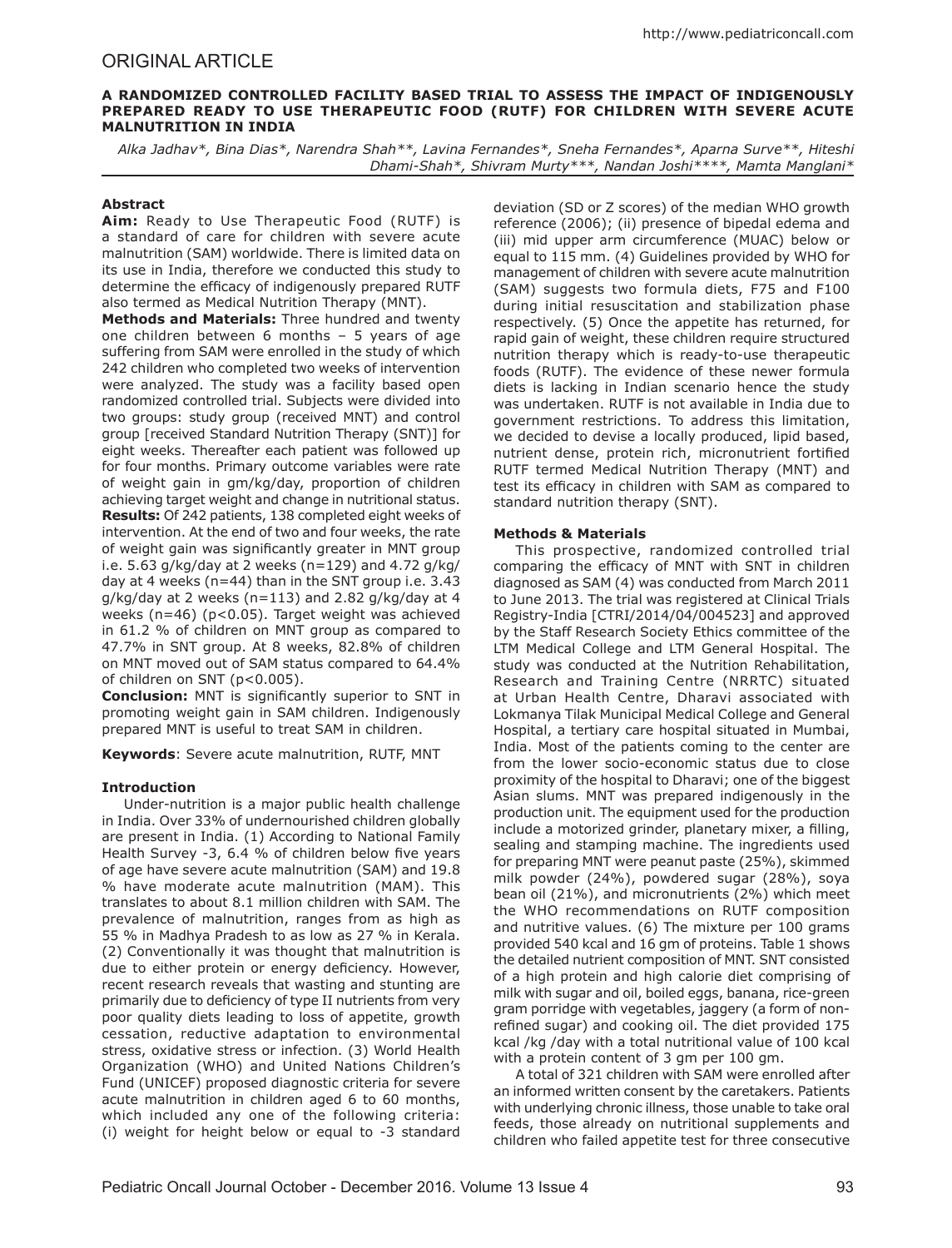days were excluded from the study. The child was considered to have passed the appetite test if she/he was able to consume one-eighth of the recommended amount of nutritional therapy. (7,8) Initially children were treated with F75 equivalent diet composed of undiluted cow's milk, puffed rice powder, sugar, oil and micronutrient premix during the resuscitation phase for 2 days. They were subsequently fed F100 equivalent diet composed of undiluted cow's milk, sugar, oil and micronutrient premix during the stabilization phase till the child passed the appetite test. After passing the appetite test, children were randomized into the intervention and the control groups using a computer generated sequence to MNT or SNT diet respectively. All children were hospitalized for a period of two weeks or longer based on the complications. The children in the intervention group were administered MNT in a dose of 175 kcal/kg of the present weight for a period of eight weeks. All caregivers were counseled about the nutritional requirements along with good feeding practices and shifted to home based diet after eight weeks of either SNT or MNT. The children were monitored daily during hospitalization, weekly till 8 weeks of intervention when staying at home and monthly for the next four months. Anthropometric parameters (weight, length/ height, and mid-arm circumference) were recorded. The proportion of MNT intake was also monitored. The target weight was defined as a 15% increase in weight compared with the baseline.

### **Statistical Analysis**

Data on baseline, day 14, day 28, day 42, day 56, and day 180 were used for the purpose of analysis. Data were analyzed using Graph pad 6 version, USA. Rate of gain in weight (gm/kg) was calculated by dividing gain in weight by basal weight. Descriptive statistics were given as Mean, Standard deviation (SD), Median and number of observations (n). Nonparametric test (2way ANOVA) was applied to compare mean weight gain and mean rate of gain in weight at all time points. Wilcoxon Signed Rank test was applied to rate of gain in weight values between two time points. All tests were two tailed. Level of significance was taken as p<0.05.

## **Table 1: Nutrient composition of Medical Nutrition Therapy (MNT) as per WHO recommendation.**

| Nutrient per 100 gm of MNT |          |
|----------------------------|----------|
| Energy                     | 560 kcal |
| Protein                    | 14.6 g   |
| Carbohydrate               | 49 g     |
| Fat                        | 34.5 g   |
| Sodium                     | 135 mg   |
| Potassium                  | 1220 mg  |

| Calcium     | 578 mg            |  |
|-------------|-------------------|--|
| Phosphorous | 288 mg            |  |
| Magnesium   | 85 mg             |  |
| Iron        | $12 \text{ mg}$   |  |
| Zinc        | 12 mg             |  |
| Copper      | 1.5 <sub>mg</sub> |  |
| Selenium    | 20 mcg            |  |
| Iodine      | 80 mcg            |  |
| Vitamin A   | 1.1 <sub>mg</sub> |  |
| Vitamin D   | 17.1 mcg          |  |
| Vitamin E   | 20.6 mg           |  |
| Vitamin K   | 21 mcg            |  |
| Vitamin B1  | 0.6 <sub>mg</sub> |  |
| Vitamin B2  | 1.9 <sub>mg</sub> |  |
| Vitamin C   | 53 mg             |  |
| Vitamin B6  | 0.6 <sub>mg</sub> |  |
| Vitamin B12 | 1.76 mcg          |  |
| Vitamin B9  | 210 mcg           |  |
| Vitamin B3  | 5.31 mg           |  |
| Vitamin B5  | 3.1 <sub>mg</sub> |  |
| Vitamin B7  | 66 mcg            |  |

*Note: MNT – Medical Nutritional Therapy*

### **Results**

Out of 321 children enrolled in the study, 242 children who completed two weeks of treatment were included in the analysis as shown in Figure 1. Detailed baseline demographic data in both the groups is depicted in Table 2. The mean weight in MNT group increased from 6.7 kg at baseline to 7.9 kg at 8 weeks and 8.9 kg at 6 months. The mean weight in SNT group increased from 6.8 kg at baseline to 7.3 kg at the 8 weeks and to 8.1 kg at 6 months. The rate of weight gain in the first 4 weeks was significantly higher in the MNT group compared to the SNT group, more so in the initial 14 days of treatment. The rate of weight gain decreased steadily over the next 4 weeks till 6 months. Inspite of the rate of weight gain being higher in the MNT group compared to SNT group, the difference was statistically insignificant after 4 weeks (Table 3). Time frame to achieve the target weight is depicted in Table 4. At end of 8 weeks, only 17.1% of children in MNT group had SAM and 40.7% of children had weight for height above -2 Z score (which was considered as normal) whereas 35.4% in SNT group still had SAM and 19.3% had weight for height above -2 Z score. At the end of 6 months, 15.1% of children had SAM and 57.6% had weight for height above -2 Z score in MNT group as against 33.3% children with SAM and 44.4% children who had weight for height above -2 Z score in SNT group.  $(p<0.056)$ .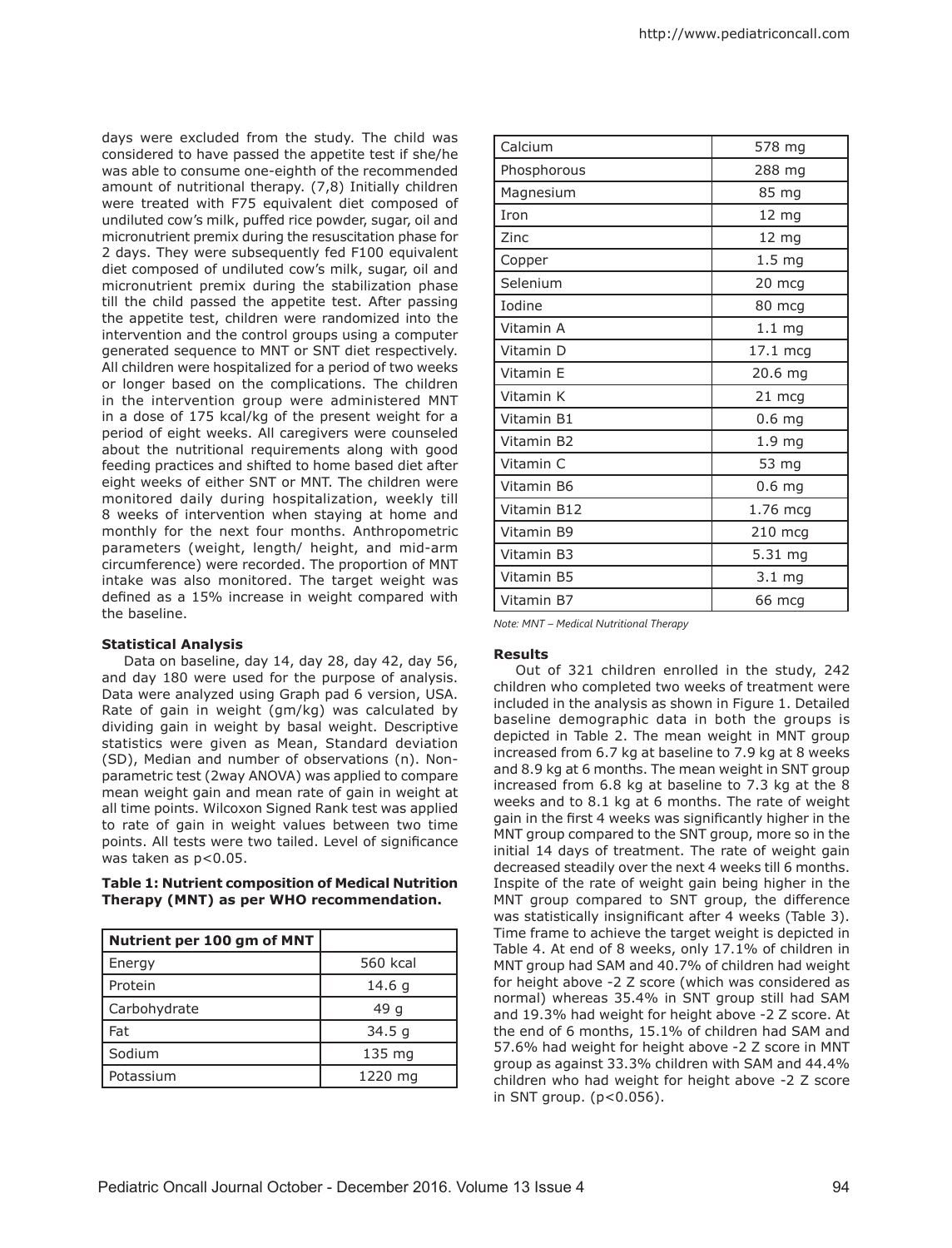



Figure (1) : Flow diagram of participant progress throughout the study.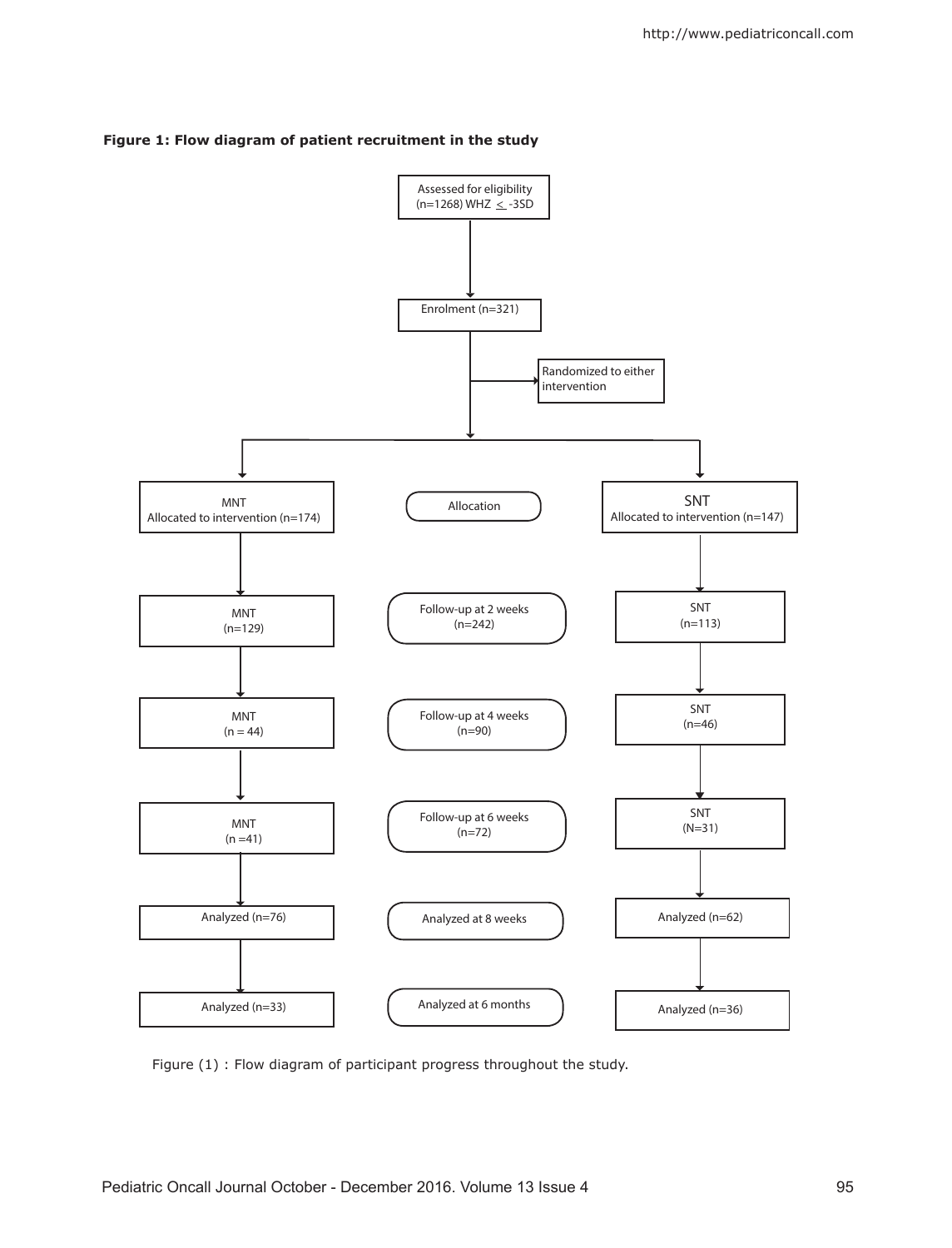|                         |                    | <b>MNT</b> (%)<br>$(n=129)$ | <b>SNT</b> (%)<br>$(n=113)$ |
|-------------------------|--------------------|-----------------------------|-----------------------------|
| Age                     | 6-12 months        | 33 (25.6)                   | 45 (39.8)                   |
|                         | $1-3yrs$           | 74 (57.4%)                  | 54 (47.8%)                  |
|                         | 3-5yrs             | 22(17.1)                    | 14 (12.4)                   |
| Sex                     | Male               | 69 (53.4)                   | 54 (47.7)                   |
|                         | Female             | 60(46.5)                    | 59 (52.2)                   |
| Anthropometric measures | Weight (kg)        | $6.7 + 1.8$                 | $6.8 + 2.0$                 |
|                         | Height (cms)       | $73.5 + 10.2$               | $75.4 + 13.4$               |
|                         | MUAC (cms)         | $11.2 \pm 1.2$              | $11.6 \pm 1.7$              |
|                         | Target weight (kg) | $7.7 + 2.1$                 | $8.5 + 3.4$                 |

# **Table 2: Baseline demographics of patients enrolled in the study**

Note: MNT- Medical Nutrition Therapy, SNT- Standard Nutrition Therapy, MUAC- Mid-upper arm circumference

| Table 3: Comparison of Mean weight and Rate of Weight gain in children on MNT and SNT |  |  |  |
|---------------------------------------------------------------------------------------|--|--|--|
|---------------------------------------------------------------------------------------|--|--|--|

| <b>Time Frame</b> | Mean weight<br>(kg) in MNT<br>group $(n=129)$ | Mean weight<br>(kg) in SNT<br>group $(n=113)$ | <b>Rate of weight</b><br>gain (gm/kg/<br>day) in MNT<br>group $(n=129)$ | <b>Rate of weight</b><br>gain (gm/kg/<br>day) in SNT<br>$(n=113)$ | P value |
|-------------------|-----------------------------------------------|-----------------------------------------------|-------------------------------------------------------------------------|-------------------------------------------------------------------|---------|
| On Admission      | 6.7                                           | 6.76                                          |                                                                         |                                                                   |         |
| 2 weeks           | 7.22                                          | 7.07                                          | 5.63                                                                    | 3.43                                                              | < 0.05  |
| 4 weeks           | 7.26                                          | 6.83                                          | 4.72                                                                    | 2.82                                                              | < 0.05  |
| 6 weeks           | 7.67                                          | 7.18                                          | 4.22                                                                    | 2.98                                                              | >0.05   |
| 8 weeks           | 7.93                                          | 7.29                                          | 3.45                                                                    | 2.38                                                              | >0.05   |
| 6 months          | 8.92                                          | 8.05                                          | 1.75                                                                    | 1.67                                                              | >0.05   |

Note: MNT- Medical Nutrition Therapy, SNT- Standard Nutrition Therapy

**Table 4: Time frame taken to achieve target weight**

|          | <b>Children on MNT who achieved</b><br>target weight $(n=129)$ (%) | <b>Children on SNT who achieved</b><br>target weight $(n=113)$ (%) |  |
|----------|--------------------------------------------------------------------|--------------------------------------------------------------------|--|
| Total    | 78 (61.2)                                                          | 54 (47.7)                                                          |  |
| 2 weeks  | 25 (32)                                                            | 2(3.7)                                                             |  |
| 3 weeks  | 7(8.9)                                                             | 6(11.1)                                                            |  |
| 4 weeks  | 4(5.1)                                                             | 2(3.7)                                                             |  |
| 5 weeks  | 11(14.1)                                                           | 4(7.4)                                                             |  |
| 6 weeks  | 2(2.5)                                                             | 6(11.1)                                                            |  |
| 7 weeks  | 2(2.5)                                                             | $\Omega$                                                           |  |
| 8 weeks  | 7(8.9)                                                             | 7(12.9)                                                            |  |
| 6 months | 20(25.6)                                                           | 27 (30)                                                            |  |

Note: MNT- Medical Nutrition Therapy, SNT- Standard Nutrition Therapy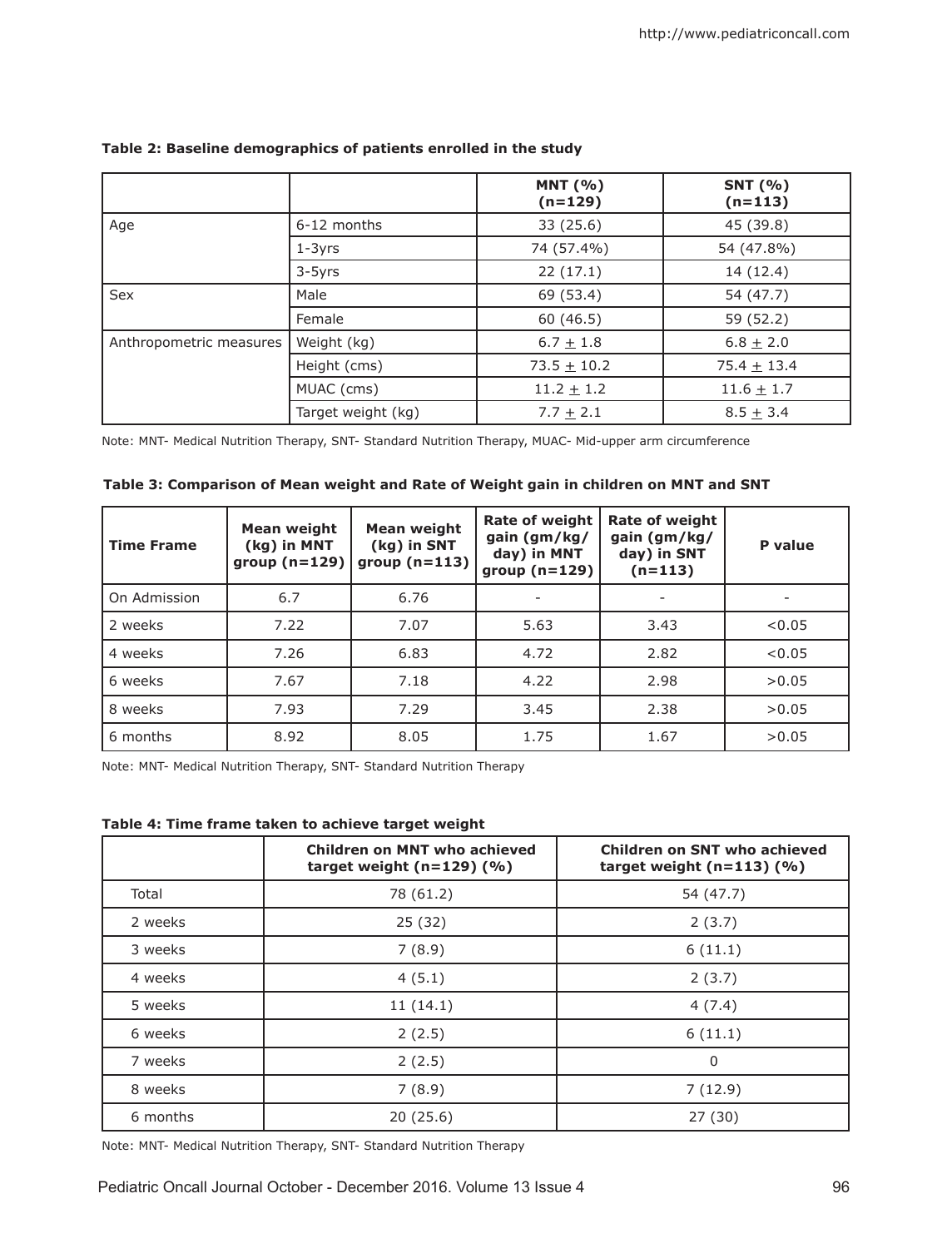## **Discussion**

The overall mean rate of weight gain in our study was 4.5 gm/kg/d in MNT group during intervention. This is comparable to study done by Ciliberto (2.8 g/kg/d) (9), but lesser than observed by Diop et al (15.6 g/kg/d) (10), Manary et al (7.00 g/kg/d) (11) and Thakur et al (9.59 g/kg/d). (12) Catch up growth took place early in MNT as compared to SNT. Similar observations are seen in study done by Patel et al who also observed the weight gain of 9 gm/kg/day during hospital stay and 3.2 gm/kg/day during home based follow-up. (13) In MNT group, the target weight achievement was faster and in a larger proportion of children as compared to the SNT group. Recovery rate at the end of 6 months was 84.8% in MNT group which is comparable to 88.5% recovery rate as reported by Tarun et al. (14) Change in nutrition status reveals that MNT has early impact and rapid improvement in the nutritional status of children. The reason why MNT performed better than SNT could be that SAM children have a smaller stomach capacity, therefore they cannot consume larger volume of SNT that will be required to provide them the necessary calories. On the other hand, MNT being an energy dense food provides the equivalent calories in smaller volumes. Micronutrients present in MNT restore the physiological function and improve appetite. Probably, mother perceived MNT as a drug and hence was more vigilant and persistent in feeding it to the child. Compliance in both the groups was comparable and not satisfactory. Most of our parents belong to low-income group and most of them were staying far away from our hospital. Once the patients got better, the mothers were reluctant to get the child to the hospital after discharge. Limitation of our study was that incentive and compensation for loss of wages were not given. We did not have outreach workers for regular home visit.

### **Conclusion**

We conclude that indigenously prepared MNT in a facility based followed by home based management is definitely superior in promoting rapid initial weight gain and maintaining the rate of weight gain. The target weight achievement was faster in MNT group. Standard nutrition therapy is associated with suboptimal and slow recovery. Hence MNT i.e. RUTF must be considered as a standard of care across India.

### **Acknowledgement**

We like to thank the Dean of LTMG Hospital for providing us with the required infrastructure to conduct the study. A special thanks to Dr Maninder Sethia for the statistical analysis of the study.

# **Funding**

The study was funded by Toddler Food Partners based at Minneapolis, USA.

# **Conflict of Interest**

None

### **References :**

- 1. Bhaskaran RP. State of India's livelihoods report 2013: Overview - Economic crisis and livelihoods. Available at URL: http://www.accessdev.org/downloads/soil\_ report\_2013.pdf. Accessed on 15th October 2016
- 2. International Institute for Population Sciences. National Family Health Survey 3:2005-2006. Available at URL http://rchiips.org/nfhs/NFHS-3%20Data/VOL-1/India\_ volume\_I\_corrected\_17oct08.pdf. Accessed on 15th October 2016.
- 3. Golden MH. Evolution of nutritional management of acute malnutrition. Indian Pediatr. 2010; 47:667-678.
- 4. World Health Organization (WHO) & United Nations Children's Fund (UNICEF). WHO child growth standards and the identification of severe acute malnutrition in infants and children- A joint statement by WHO and UNICEF. 2009. Available at URL: http://who.int/nutrition/ publications/severemalnutrition/9789241598163\_eng. pdf.
- 5. Accessed on 15th October 2016.
- 6. World Health Organization (WHO). Management of severe malnutrition- A manual for physicians and other senior health workers. 1999. Available at URL: http://apps.who. int/iris/bitstream/10665/41999/1/a57361.pdf. Accessed on 15th October 2016.
- 7. Shah N, Murty S, Jadhav A, Manglani M, Fernandes L, Surve A. Indigenous production of ready-to-use therapeutic food to address severe acute malnutrition in Indian children. Int J Sci Res Publ 2015;5:287-94.
- 8. Mother and Child Nutrition. Management of severe acute malnutrition in children under five years. 2016. Available at URL http://motherchildnutrition.org/malnutritionmanagement/info/feeding-formulas-f75-f100.html. Accessed on 15th October 2016
- 9. Dalwai S, Choudhary P, Bavdekar S, Dalal R, Kapil U, Dubey AP, et al. Consensus statement of the Indian Academy of Pediatrics on integrated management of severe acute malnutrition. Indian Pediatr. 2013;50:399- 404
- 10. Ciliberto MA, Mannary MJ, Ndkeha MJ, Briend A, Ashorn, P. Home –based therapy for oedematous malnutrition with ready-to-use therapeutic food. Acta Paediatrica. 2006; 95, 1012-1015.
- 11. Diop EHI, Dossou NI, Ndour MM, Briend A, Wade S. Comparison of the efficacy of a solid ready-to-use food and a liquid, milk-based diet for the rehabilitation of severely malnourished children: A randomized trial. Am J Clin Nutr. 2003 Aug;78(2):302-7
- 12. Manary M, Ndkeha MJ, Ashorn P, Maleta, K, Briend A. Home based therapy for severe malnutrition with readyto-use food. Arch Dis Child. 2004; 89:557-561
- 13. Thakur GS, Singh HP, Patel C. Locally prepared readyto-use therapeutic food for children with severe acute malnutrition: A controlled trial. Indian Pediatr. 2013; 50, 295-299.
- 14. Patel D, Gupta P, Shah D, Sethi K. Home-based rehabilitation of severely malnourished children in resource poor setting. Indian Pediatr. 2010; 47: 694-701